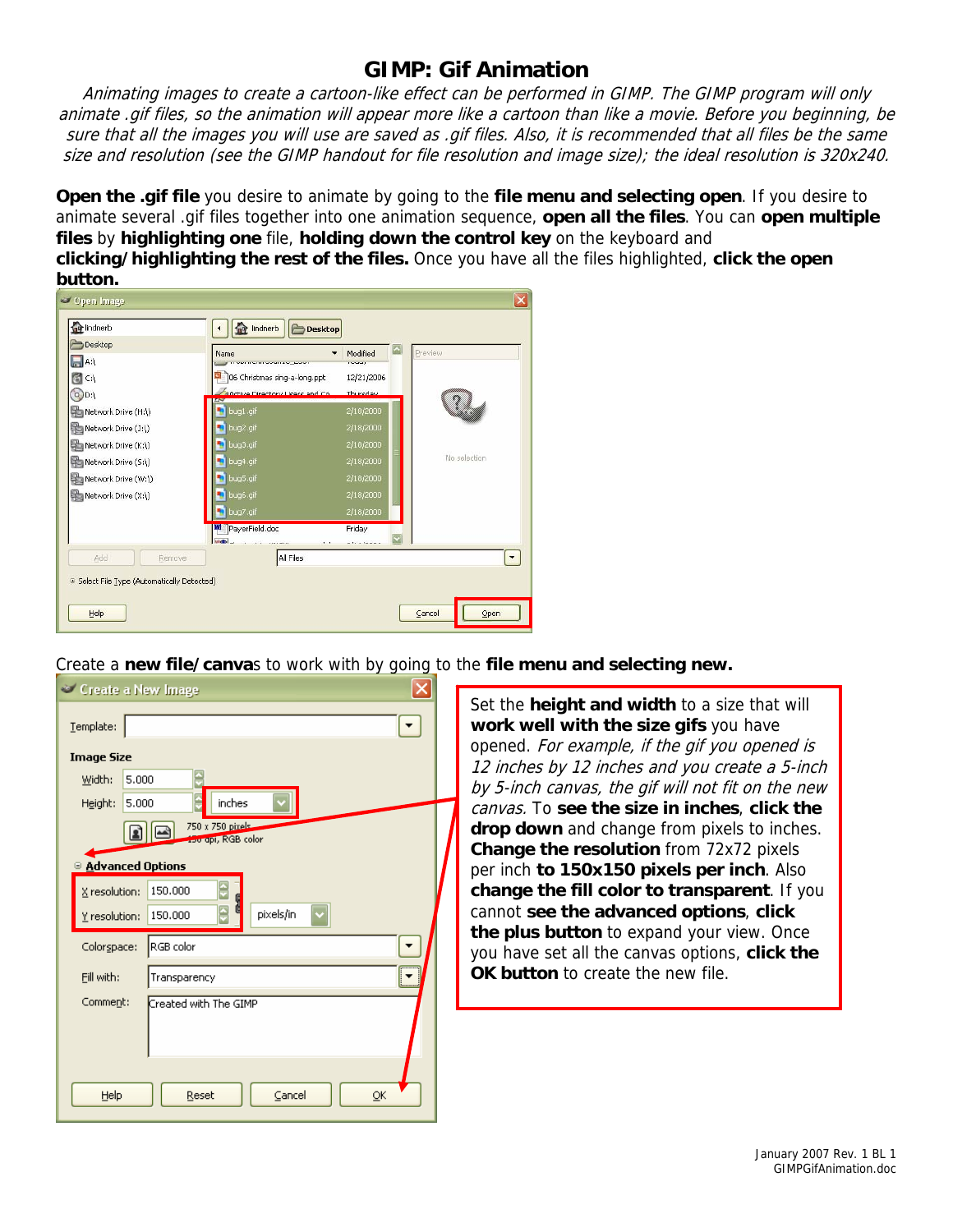**Click on the first gif** you want to animate, go to the **select menu and click all**. Then go to the **edit menu and select copy.** 

|                | bug2.gif-5.0 (indexed, 1 layer) 48x48 |                                                     |                                                              |  |
|----------------|---------------------------------------|-----------------------------------------------------|--------------------------------------------------------------|--|
|                |                                       |                                                     | To locate the gif you want to                                |  |
| File           | <b>View</b><br><b>Select</b><br>Edit  | Image<br>$\bigcup$ Tools<br><b>Dialogs</b><br>Layer | <b>Filters</b><br>Script-Fu<br>animate, refer to the name of |  |
|                | Undo Select All                       | Ctrl+Z                                              | sso.<br>200<br>150.<br>the file, which will appear on        |  |
| $\overline{0}$ | Redo                                  | Ctrl+Y                                              | the top of the window.                                       |  |
|                | <b>जी</b> । Undo History              |                                                     |                                                              |  |
| $\Box$         |                                       | chain vir                                           | ⊪⊕                                                           |  |
|                |                                       |                                                     |                                                              |  |
|                | Copy<br>$1.01 - 1.1$                  | Ctrl+C<br>$\sharp$ (Cms) (19.1 KB)                  | Cancel                                                       |  |

**Navigate to the new canvas** recently created; go to the **edit menu and select paste.**



**To use the same image to create the animated gif**, you will need to **create multiple layers of the same image**. To do this, go to the **layers dialogue box** (if you cannot see the layers dialogue box go to the dialogs menu and select layers), **highlight the copied layer, right click it and select new layer**. Then **right click the layer and select duplicate layer.** If you want to **create the gif out of multiple images**, **continue to copy and paste all images** until you have every image added to the new canvas.

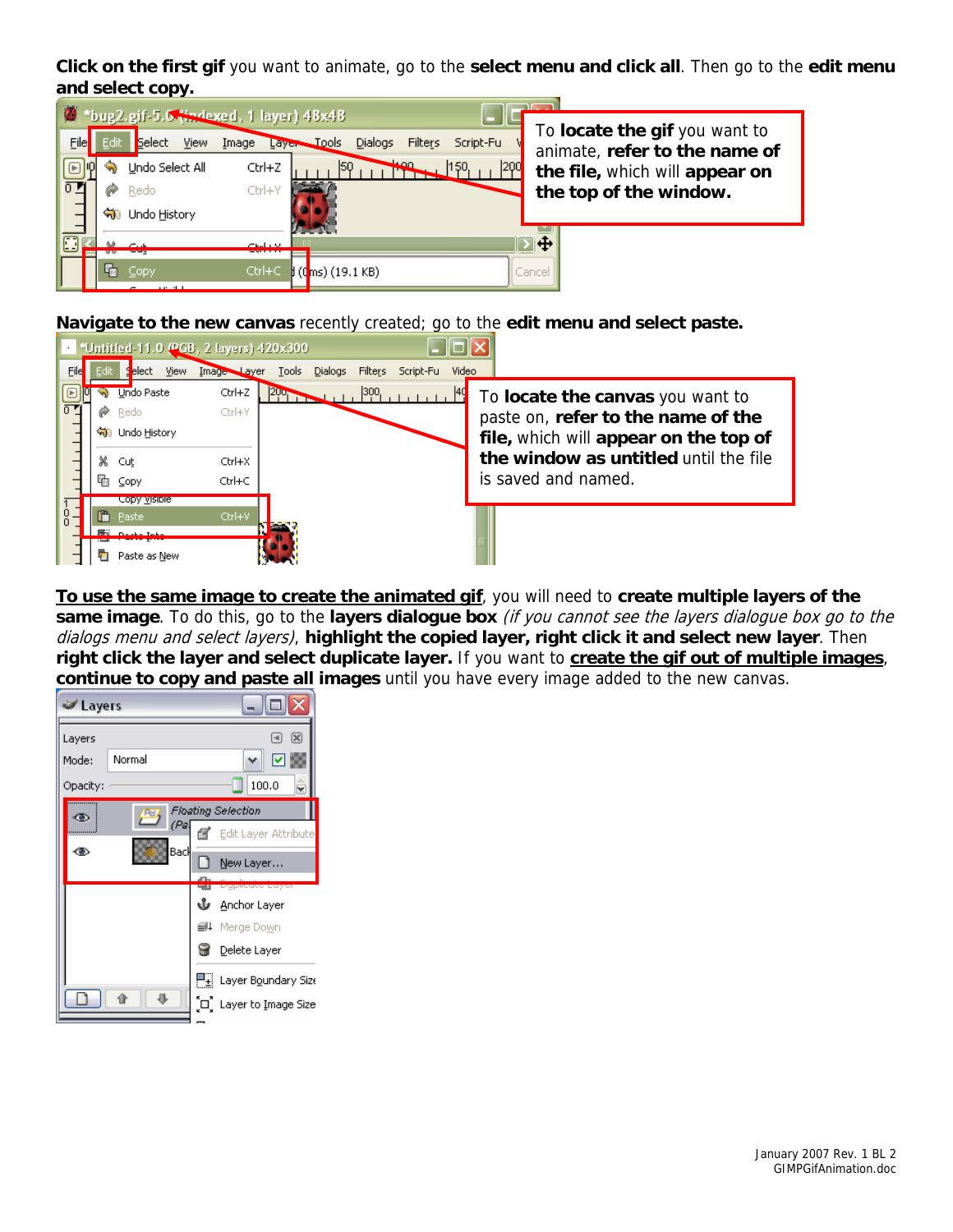**To use the same image to create the animated gif: Click, drag, rotate and edit the images** to give the animated impression, using the move, rotate and other editing tools. To **test the sequence of the images** for the animation, **turn on and off the view of each layer.** The **bottom layer will be the first image** shown in the animation. **Turn the layers on in order** to view how the animation will appear **using the eye icon** next to each layer. **If the layers are out of sequence**, **highlight the layer** and **use the up and down move arrows** to adjust the sequence.



**To create the gif out of multiple images: Copy and paste all the images** to be used in the sequence **onto the new canvas** in the order of motion. **Be sure to right click each pasted layer and select new layer.** To **test the sequence of the images** for the animation, **turn on and off the view of each layer.** The **bottom layer will be the first image** shown in the animation. **Turn the layers on in order** to view how the animation will appear **using the eye icon** next to each layer. **If the layers are out of sequence**, **highlight the layer** and **use the up and down move arrows** to adjust the sequence.



8

 $\overline{\textbf{v}}$ 

 $\mathbf{a}$ 

ŵ

企

 $\Box$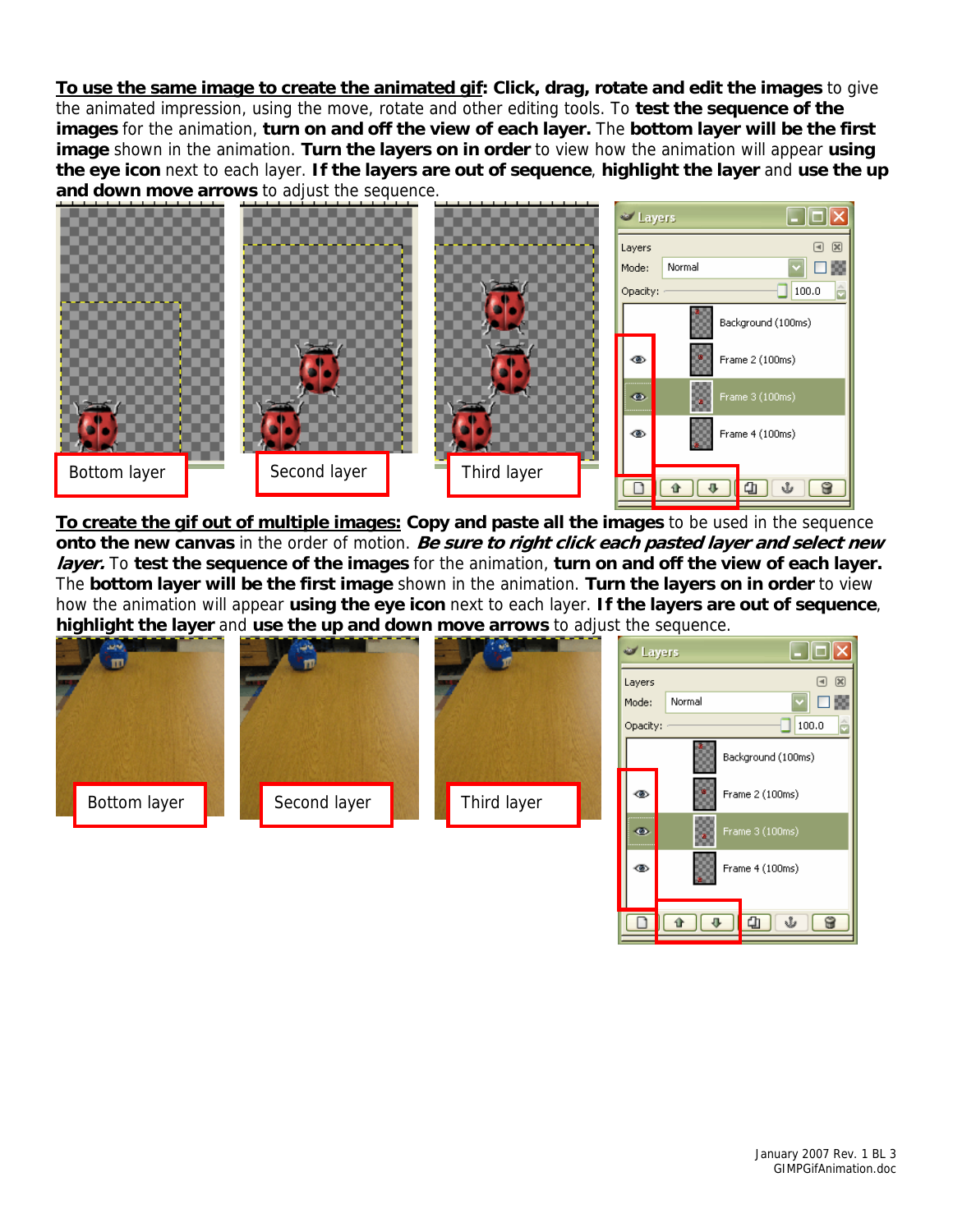After you have all the images on the canvas and have tested the animation order, go to the **file menu and select save as.** 

| *Untitled-15.0 (RGB, 4 layers) 144x216 |                              |                |                                                                 |  |  |
|----------------------------------------|------------------------------|----------------|-----------------------------------------------------------------|--|--|
| File                                   | Edi<br>Select<br><b>View</b> | Image<br>Layer | <b>Dialogs</b><br>Filters<br><b>Tools</b><br>Script-Fu<br>Video |  |  |
|                                        | New                          | Ctrl+N         | ß)<br><u> Innun Renna Bern</u>                                  |  |  |
|                                        | Open                         | Ctrl+O         |                                                                 |  |  |
|                                        | Open as Layer                | Ctrl+Alt+O     |                                                                 |  |  |
|                                        | Open Location                |                |                                                                 |  |  |
|                                        | Open Recent                  |                |                                                                 |  |  |
|                                        | Save                         | Ctrl+S         |                                                                 |  |  |
|                                        | Save as                      | Shift+Ctrl+S   |                                                                 |  |  |
|                                        | bave a Copy                  |                |                                                                 |  |  |
|                                        | Save as Template             |                |                                                                 |  |  |
| e.                                     | Revert                       |                |                                                                 |  |  |
|                                        | Page Setup                   |                |                                                                 |  |  |
|                                        | Print                        |                | ١÷<br>$\mathsf{H}\mathsf{H}$                                    |  |  |
| ×                                      | Close                        | Ctrl+W         | round (663 KB)<br>Cancel                                        |  |  |

| BugWalking<br>Name:<br>Save in folder:<br>Desktop    |                    |   |
|------------------------------------------------------|--------------------|---|
| D Browse for other folders                           |                    |   |
| Select File Type (GIF image)                         | Extensions         | A |
| File Type<br>bzip archive                            | xcf.bz2,bz2,xcfbz2 |   |
| C source code                                        | c                  |   |
| C source code header                                 | h                  |   |
| Digital Imaging and Communications in Medicine image | dcm, dicom         |   |
| Encapsulated PostScript image                        | eps                |   |
| Elevible Impac Transport Suchan                      | <b>File Filter</b> |   |
| GIF image                                            | gif                |   |
| GIMP brush                                           | gbr                |   |
|                                                      |                    |   |

**Name the file** and **select the folder/area** you desire **to save the animated gif to.** If you cannot see the **select file type area**, expand it using the plus button. **Scroll to find the GIF image file format and highlight it.**  Then **click the save button.** 

**Change the radio button to save as animation** and **leave the convert to indexed radio button selected.** Then **click the export button.** 

| <b>Export File</b>                                                               |                                                                                           |        |  |  |
|----------------------------------------------------------------------------------|-------------------------------------------------------------------------------------------|--------|--|--|
|                                                                                  | Your image should be exported before it can<br>be saved as GIF for the following reasons: |        |  |  |
|                                                                                  | GIF can only handle layers as animation frames                                            |        |  |  |
|                                                                                  | Merge Visible Layers                                                                      |        |  |  |
|                                                                                  | Save as Animation                                                                         |        |  |  |
| GIF can only handle grayscale or indexed images                                  |                                                                                           |        |  |  |
| Convert to Indexed using default settings<br>(Do it manually to tune the result) |                                                                                           |        |  |  |
| Convert to Grayscale                                                             |                                                                                           |        |  |  |
| The export conversion won't modify your original image.                          |                                                                                           |        |  |  |
| Help                                                                             | Cancel<br>Ignore                                                                          | Export |  |  |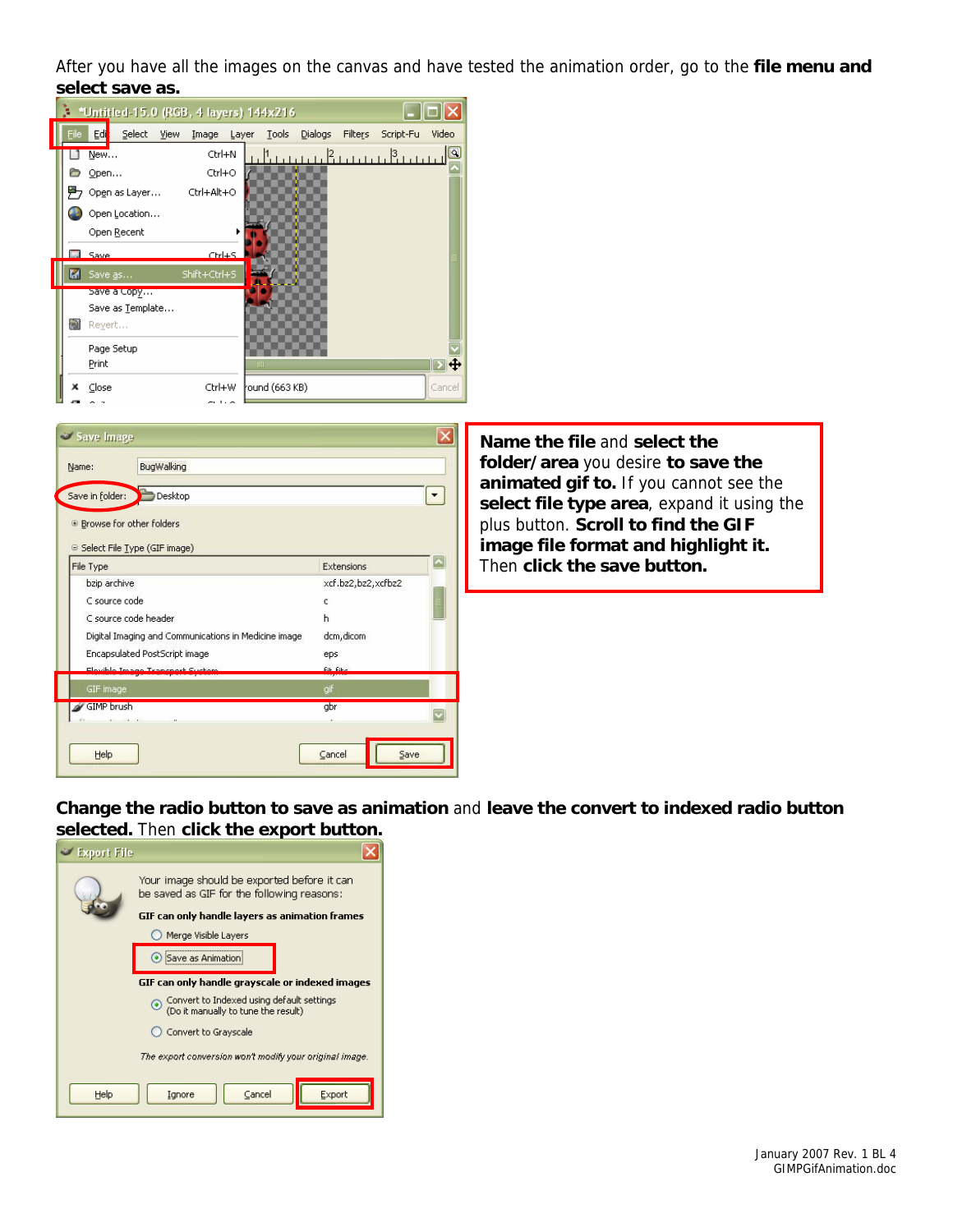If you get the warning below, **click OK if you are sure each image layer is not 'falling off' the canvas.**  This warning lets you know the program will crop anything that is 'falling off' the canvas.



Use the gif options below as you desire. If you **only want the gif to go through the animation sequence once**, **uncheck the loop forever box**. Once you have the options selected, **click the OK button.** If you **want each frame to appear by itself** in the animated sequence, **change frame disposal to one frame per layer/replace** and the gif layers will replace each other in the animation sequence. If you want the **layers to build on top of each other** in the animation sequence, **leave the frame disposal to I don't care.** 

| $\overline{\mathsf{x}}$<br>Save as GIF                              | Save as GIF                                                     |
|---------------------------------------------------------------------|-----------------------------------------------------------------|
| <b>GIF Options</b>                                                  | <b>GIF Options</b>                                              |
| □ Interlace                                                         |                                                                 |
| Created with The GIMP<br>$\boxed{\vee}$ GIF comment:                | Created with The GIMP<br>$\boxed{\vee}$ GIF comment:            |
|                                                                     |                                                                 |
| <b>Animated GIF Options</b>                                         | <b>Animated GIF Options</b>                                     |
| $\triangleright$ Loop forever                                       | Loop forever                                                    |
| le.<br>milliseconds<br>_Delay between frames where unspecified: 100 | _Delay between frames where unspecified: 100<br>milliseconds    |
| Frame disposal where unspecified:<br>I don't care                   | Frame disposal where unspectfied: One frame per layer (replace) |
| Help<br>Cancel<br>OK                                                | Help<br>QK<br>Cancel                                            |